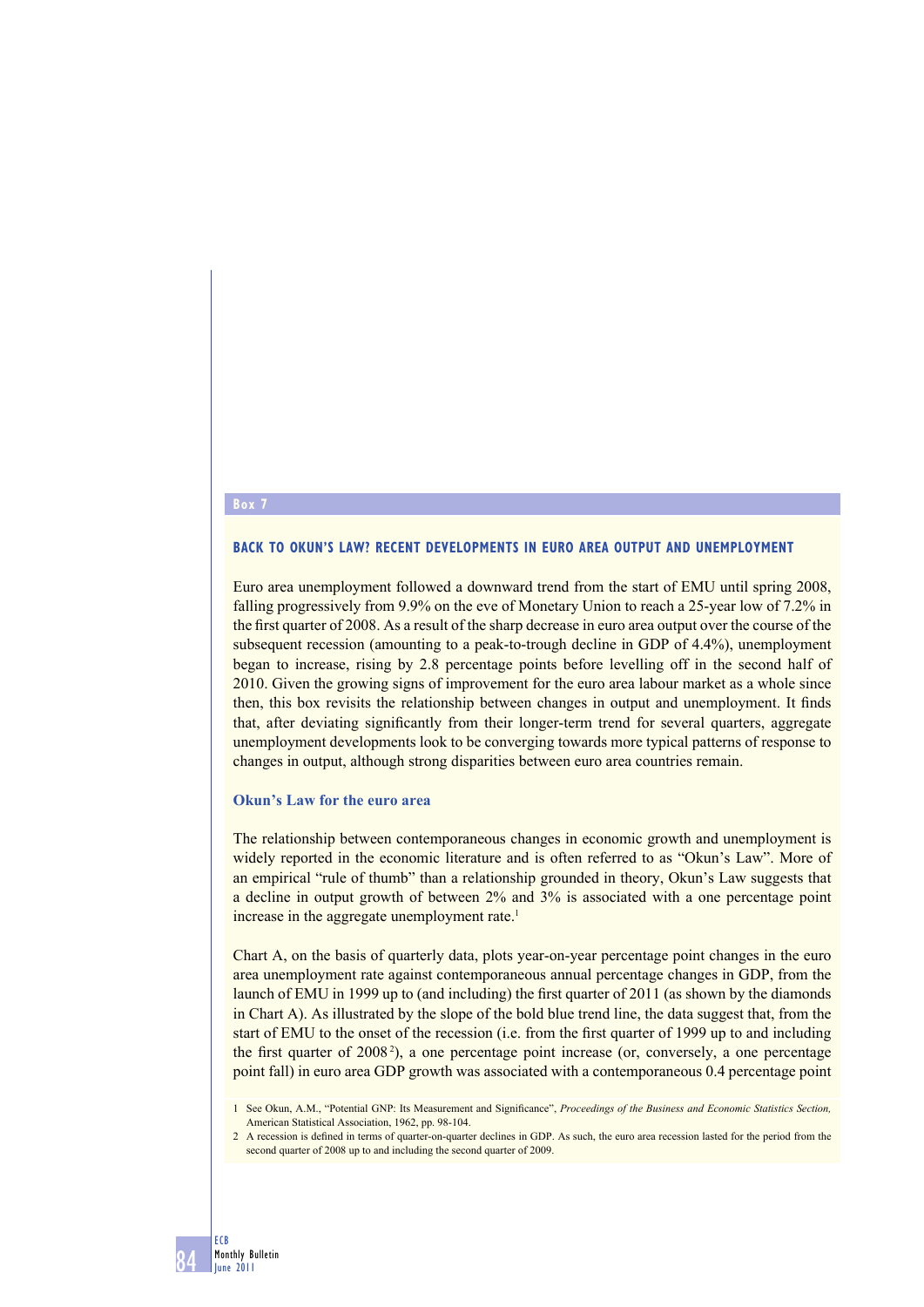## **ECONOMIC AND MONETARY DEVELOPMENTS**

Output, demand and the labour market

decline (or, respectively, a 0.4 percentage point increase) in the euro area unemployment rate.<sup>3</sup>

Over the course of the recession (shown as red diamonds in Chart A), widespread labour hoarding and a heavy reliance on "crisis measures" in a number of euro area countries led to some distortion in the relationship between changes in output and unemployment, lowering the "Okun" coefficient to around 0.3 percentage point (see the dashed red trend line in Chart A, which extends the relationship to the first quarter of 2011). This lower responsiveness was largely to be expected, owing to the widely used short-time working schemes introduced in many euro area countries precisely in an effort to maintain employment and stem the rate of job losses.

This initial lower responsiveness of unemployment to changes in output appears more recently to have largely reversed (see the progression of the bold blue diamonds in Chart A, which depict successive data releases since the onset of the recovery in euro area output). To some extent, the rise in the unemployment rate in early 2010 may be viewed, in part, as a delayed reaction to the lower responsiveness observed at the height of recession. Since the second half of 2010, however, unemployment developments appear to have been converging towards their previous relationship with GDP, with the latest observations being only slightly above the trend line.

## **Developments at the country level**

Chart B shows the cumulative percentage output losses and percentage point increases in unemployment rates for the euro area as a whole, and for its member countries, since the onset of recession in the various economies.

#### **Chart A Changes in GDP and the unemployment rate in the euro area**

(annual percentage changes; percentage points; quarterly data) x-axis: annual percentage changes in euro area GDP

y-axis: annual percentage point changes in the euro area unemployment rate



Sources: Eurostat and ECB calculations. Sources. Eurosial and ECD caronations.<br>Notes: GDP data are seasonally and working day adjusted; the unemployment rate is seasonally adjusted.

### **Chart B Cumulative changes in output and unemployment since the onset of recession**

#### (percentage changes; percentage points)

DE MT IT  $\bullet$  area  $\bullet$  FR PT CY SK  $\triangle$  SI  $\triangle$  GR  $\triangle$  ES IE **FF**  $-5$   $-15$  $\epsilon$ 5 10 15  $-5$ 0 5 10 15 5 euro NL FI<sup>NL</sup><sub>BE</sub> x-axis: percentage changes in GDP y-axis: percentage point changes in the unemployment rate AT  $-15$   $-10$   $-5$  0 LU

Sources: Eurostat and ECB calculations.<br>Notes: All data are computed from

All data are computed from local peaks in GDP. Cumulative effects are computed up to the first quarter of 2011, with some exceptions: GDP data end in the fourth quarter of 2010 for Belgium, Estonia, Ireland, Luxembourg, Malta, Portugal and Slovenia, while unemployment data end in the fourth quarter of 2010 for Estonia and Greece.

3 A simple ordinary least squares (OLS) regression quantifies the relationship  $\Delta U = -0.40 \,\Delta GDP$  (*9.4*) + 0.64 (*5.8*) where  $\Delta U$  represents the absolute annual percentage point change in the harmonised euro area unemployment rate and ∆GDP measures the annual percentage change in euro area GDP; t-statistics are given in parentheses;  $R^2 = 0.71$  from 37 observations over the period from the first quarter of 1999 to the first quarter of 2008 inclusive. These parameter estimates differ slightly from those reported in the box entitled "Links between output and unemployment in the euro area", *Monthly Bulletin*, ECB, October 2009, owing to data revisions and the inclusion of Estonia in the euro area aggregate.